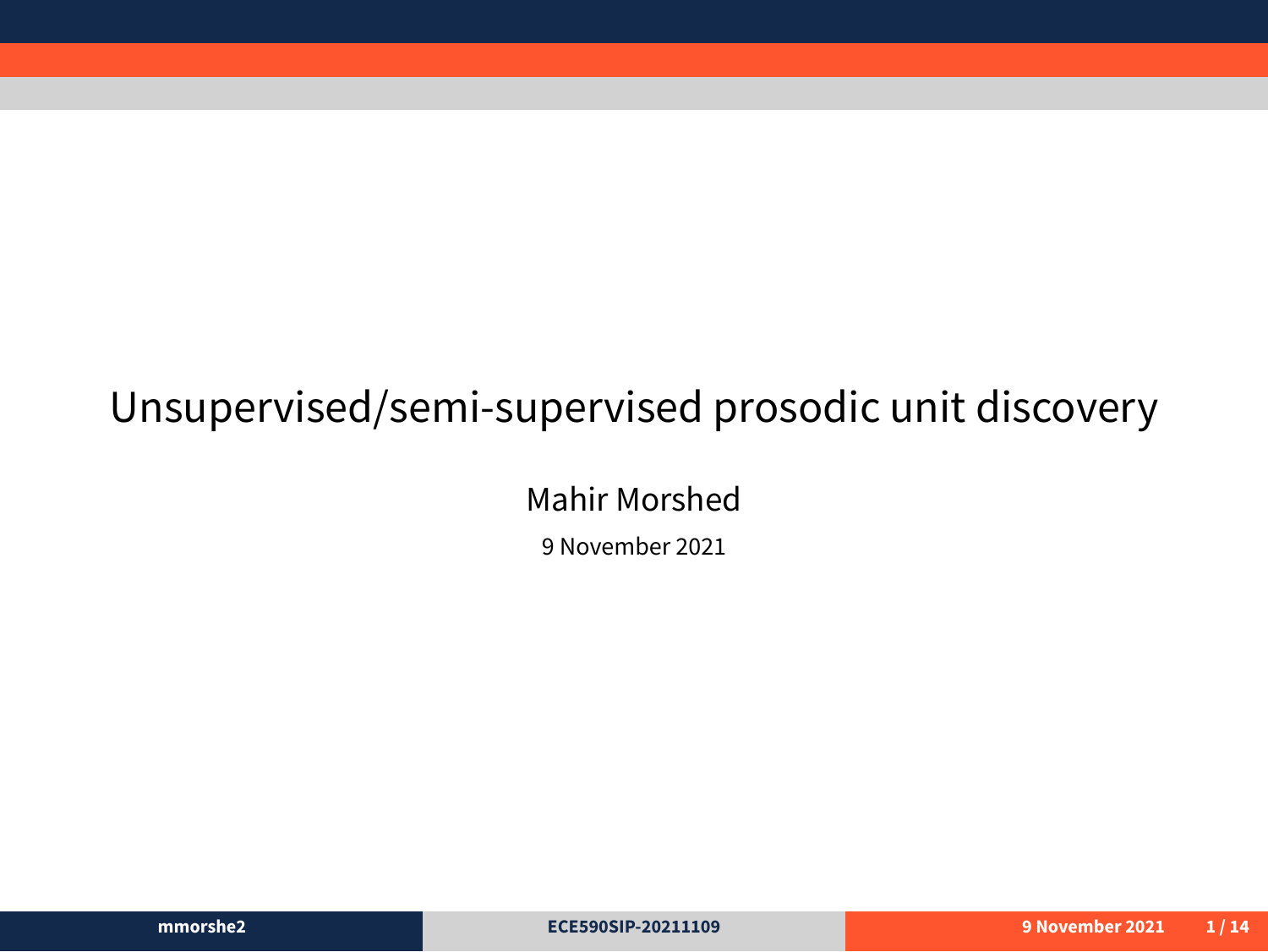#### Motivation

- *•* Intonation patterns vary across languages, no matter the familial distance
	- *•* Frequent connections of intonation to a language's semantic or pragmatic phenomena
	- *•* For rule-based sentence production, selection/manipulation of base prosodic elements necessary
- *•* What are these base prosodic elements for a new language?
- *•* How is finding them affected by language tonality?
	- *•* …these in addition to other identified challenges [1]: (increasing labeled data) and (developing pragmatic prosody theories) in particular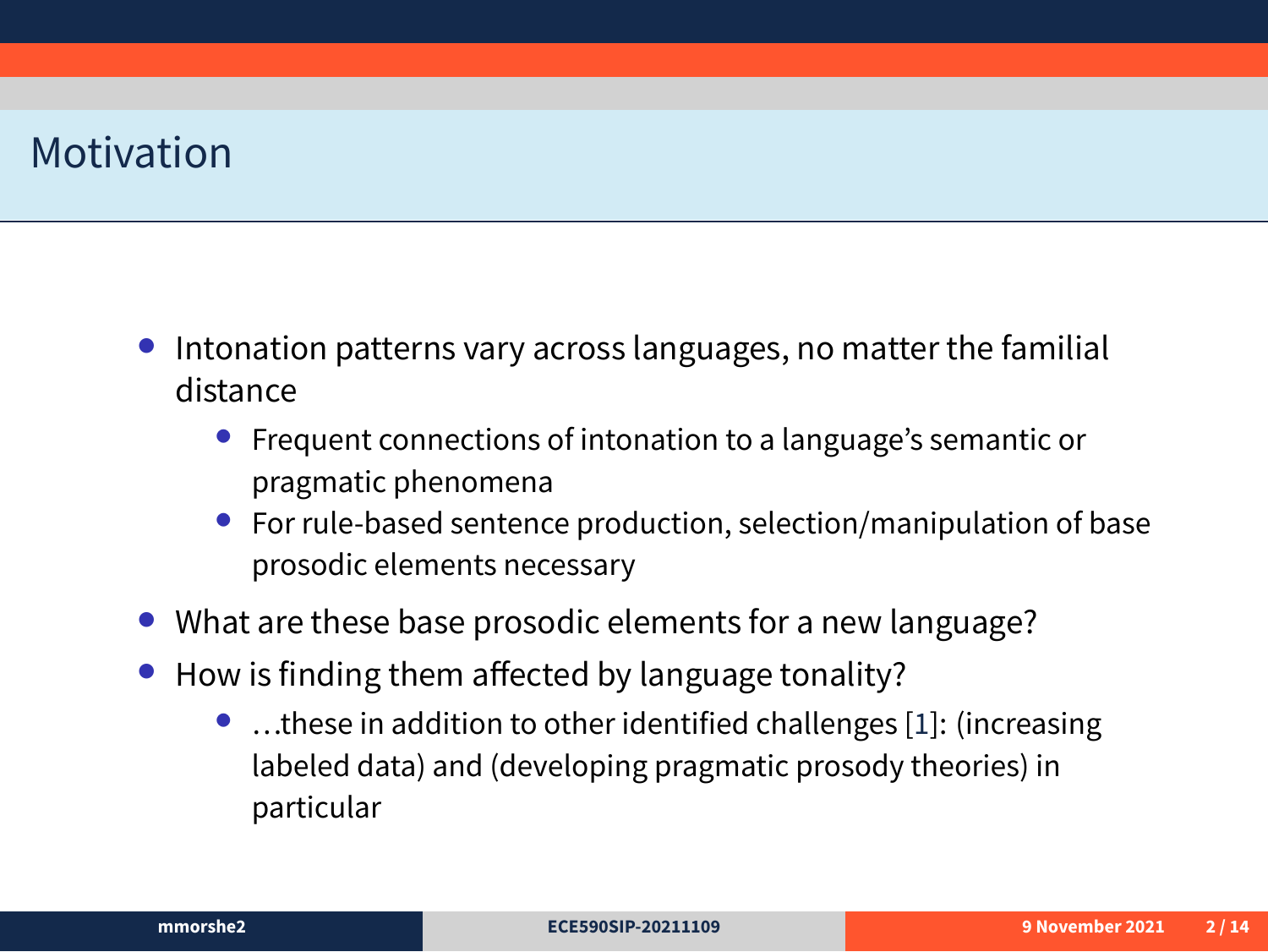## Background: lexical tone and intonation

- *•* Suprasegmentals abound, even with pitch accent or lexical tone
- *•* Intonation mismatch from phrasal, sememe pitch interaction [2]
	- *•* Also present in non-tonal languages to some extent
- *•* Often commensurate transcription mismatches, phonetic or otherwise
	- *•* …these already complicated by inter-tone interactions (downstep/downdrift)

|                                      | Unaccented                               |                                   | Accented                                 |
|--------------------------------------|------------------------------------------|-----------------------------------|------------------------------------------|
|                                      |                                          | On initial syllable               | On final syllable                        |
|                                      |                                          |                                   |                                          |
| Followed by another<br>word/morpheme | hashi-ga<br>a.                           | Ь.<br>háshi-ga<br>H*L             | hashi-ga<br>c.<br>H*L                    |
| in an accentual phrase               | F%L H-<br>$\cdots$                       | ${NL(H-)}$<br>1                   | ${N.L (H-)}$<br>$\cdots$                 |
|                                      | 'edge-NOM'                               | 'chopsticks-NOM'                  | 'bridge-NOM'                             |
|                                      |                                          |                                   |                                          |
| In isolation                         | d.<br>hashi                              | ė.<br>háshi<br>Ĥ*L                | f.<br>hashi<br>$H^*(L)$                  |
|                                      | $(MLH-)$                                 | (%L (H-) ]                        | ${%L(H-)}$                               |
|                                      | 'edge'                                   | 'chopsticks'                      | "bridge"                                 |
|                                      |                                          |                                   |                                          |
| Preceded by another<br>word/morpheme | ano hashi<br>g.                          | h.<br>ano háshi<br>81.            | ĭ.<br>ano hashi<br>H*(L)                 |
| in an accentual phrase               | <b>F%L H-</b><br>$\cdots$<br>'that edge' | PSL H-<br>1<br>'those chopsticks' | <b>FSL H-</b><br>$\sim$<br>'that bridge' |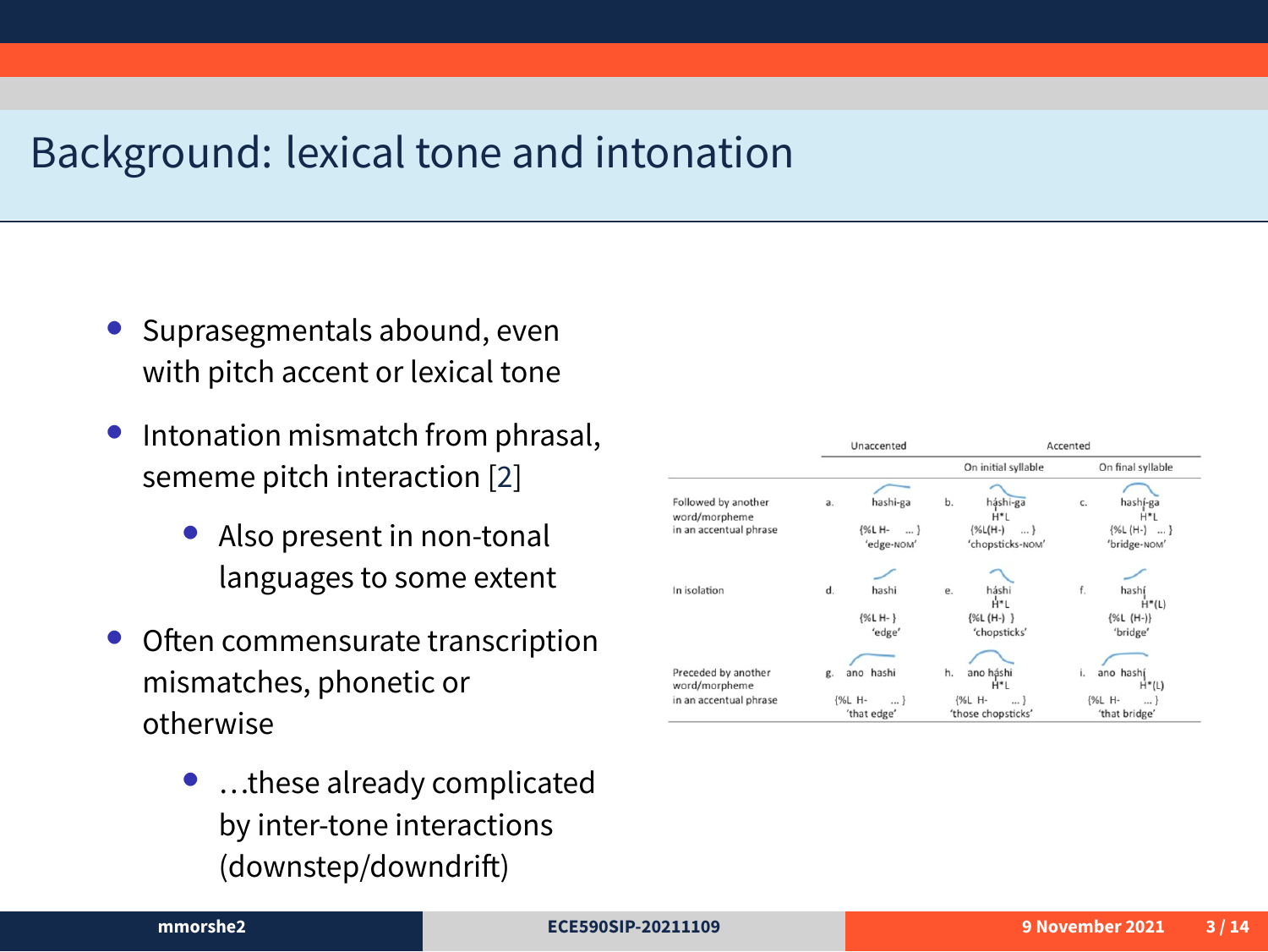## Background: tones/break indices



| Heeft<br>PEter<br>een nieuwe              | AUto                         | gekocht?          |
|-------------------------------------------|------------------------------|-------------------|
|                                           |                              |                   |
| Language                                  | <b>Final sustained pitch</b> | <b>Final rise</b> |
| English (Beckman et al., 2005)            | $H-L%$                       | $H-H%$            |
| German (Grice et al., 2005)               | $H-$ %                       | $^{\prime}$ H%    |
| Dutch (Gussenhoven, 2005)                 | Absence of boundary tone     | <b>H%</b>         |
| Greek (Arvaniti & Baltazani, 2005, p. 95) | !H!H%                        | $H-H%$            |
| Spanish (Prieto & Roseano, 2010)          | M%                           | <b>H%</b>         |
| Portuguese (Frota, 2014)                  | <b>!H%</b>                   | <b>H%</b>         |
| Catalan (Prieto, 2014)                    | !H%                          | <b>H%</b>         |
| Serbian/Croatian (Godievac, 2005, p. 152) | HL%                          | <b>H%</b>         |

- *•* Prosodic transcription method standardization difficult [3]
	- *•* (top-left) the convention of one author in a volume at odds with its other authors
- *•* Variation for similar phenomena, even among ToBI-like transcriptions [4]
	- *•* Depends on distinctiveness in a given language
- *•* What, then, of languages without any transcription system?

| mmorshe2 | ECE590SIP-20211109 | 9 November 2021 | 4/14 |
|----------|--------------------|-----------------|------|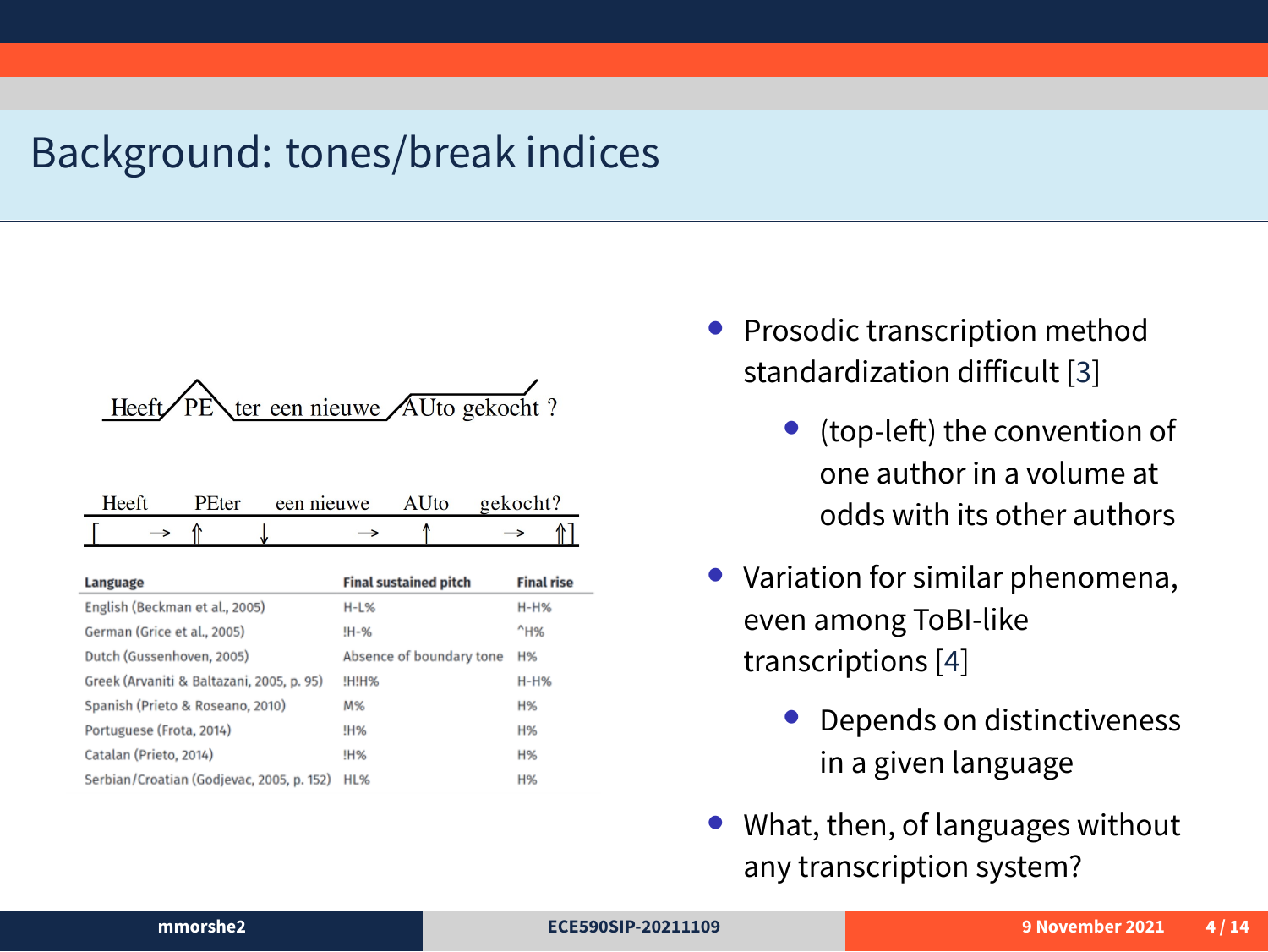## Background: prosodic event detection

- *•* Extracting tone contours using zero-frequency filters to identify stable voice frames [5]
- *•* Identifying boundaries and prominences with multi-resolution analyses [6]
- *•* Combining purely phonetic cues as heuristics (20hr dataset) [7]
- *•* Minimizing quantized F0/spectral tilt/energy n-gram statistics' predictability [8]

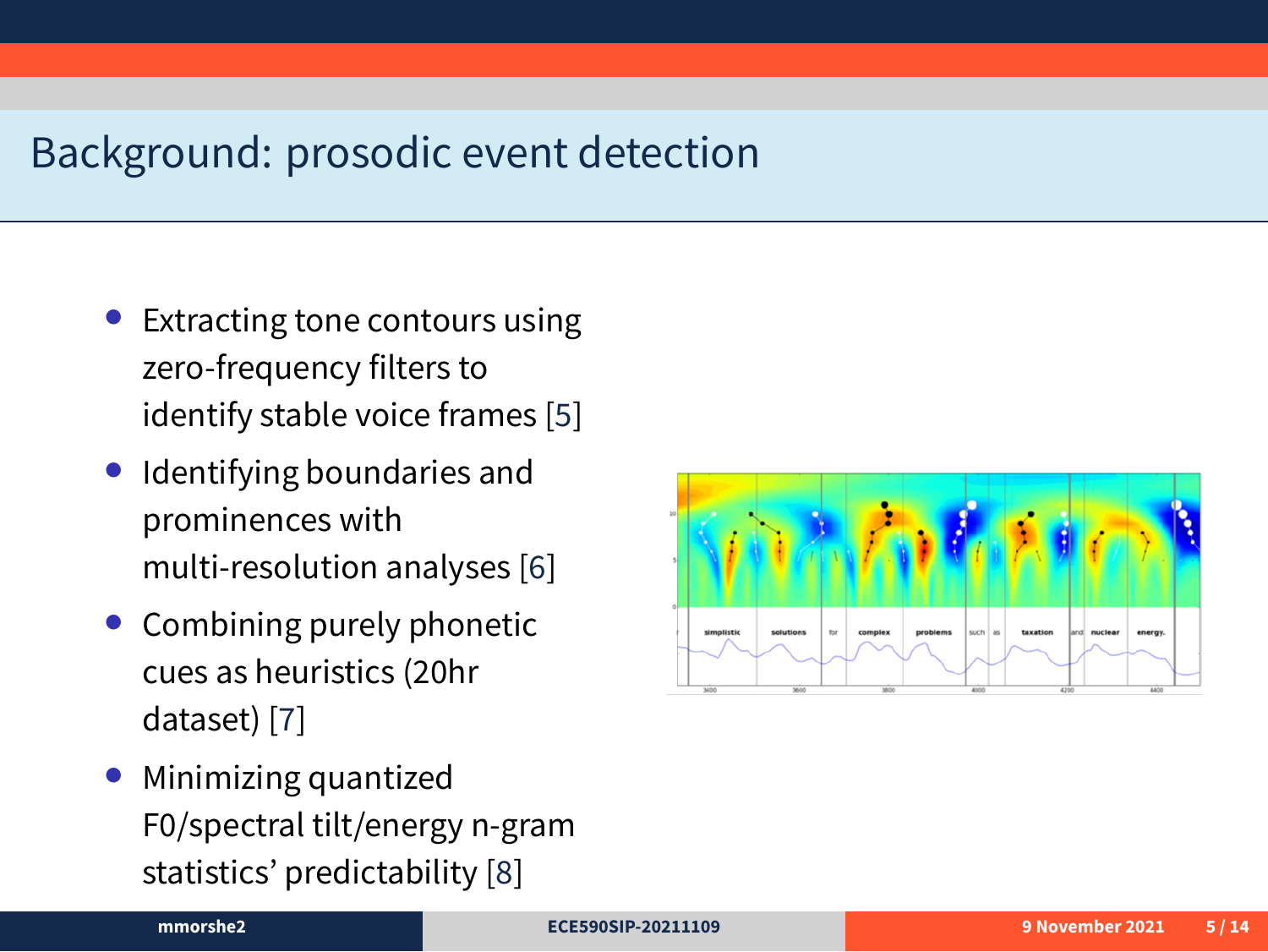## Background: low-resource prosodic event detection



- *•* Due to typical sizes of prosody-annotated corpora, largely similar efforts to those mentioned previously:
	- *•* Combining purely phonetic cues as heuristics (3hr dataset) [9]
	- *•* Attempting the same cross-linguistically (7.5hr across four languages) [10]
- *•* Classifying tone contours into discrete classes with GRUs (233 utterances) [11]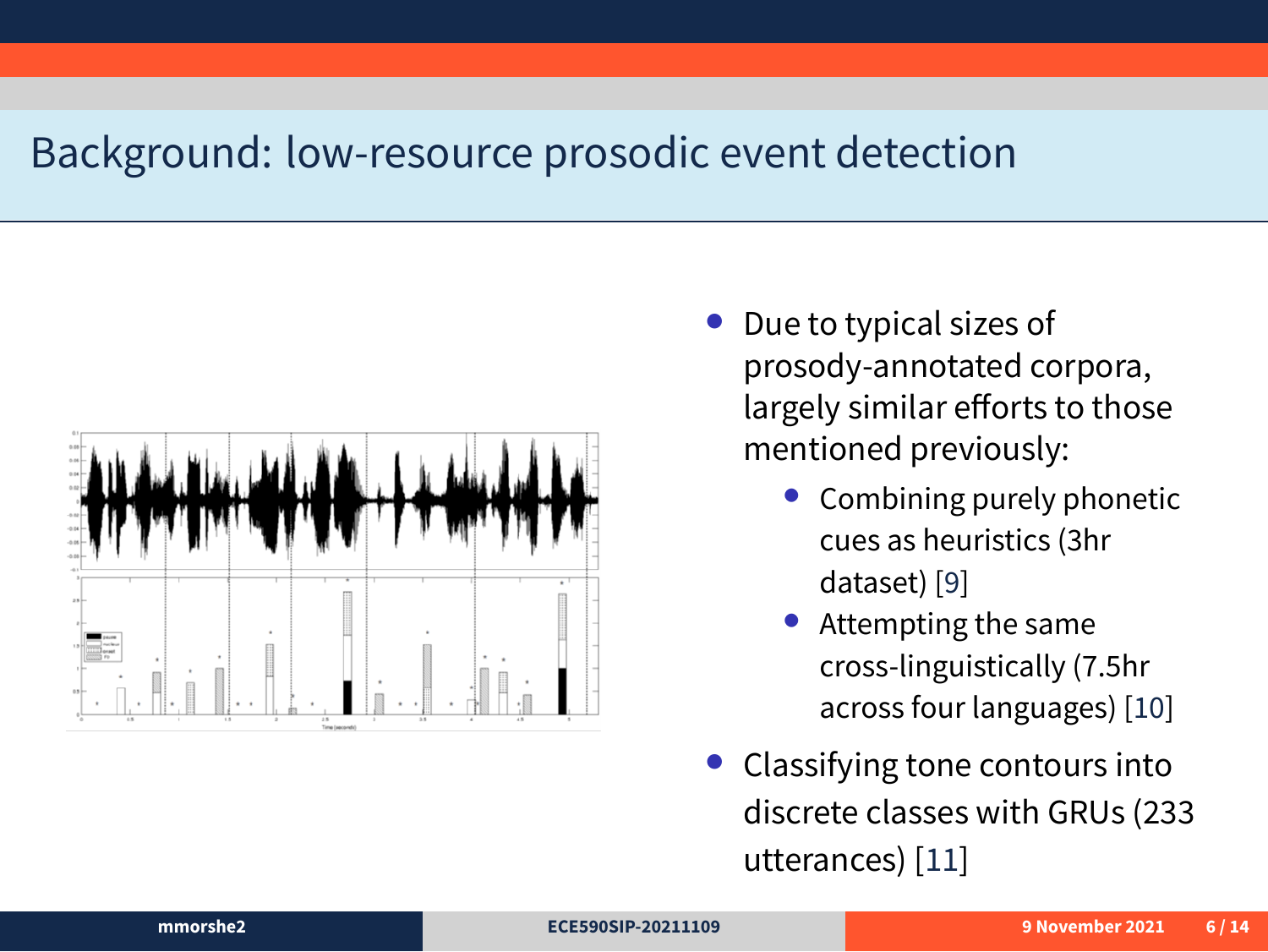## Proposed datasets

- *•* Among non-tonal languages (specifically English for the moment):
	- *•* Boston University [12], NXT Switchboard [13] (as English baselines for such a system)
	- *•* Helsinki Prosody Corpus [14] (as a much larger corpus, to assess scalability)
- *•* Among tonal languages (to examine disentangling lexical tone):
	- *•* Setswana/isiXhosa speech corpora—toneless transcripts [15]
	- *•* Burmese speech corpus—some tones inferable, but not consistently [16]
	- *•* Yoruba speech corpus—transcripts with lexical tone [17]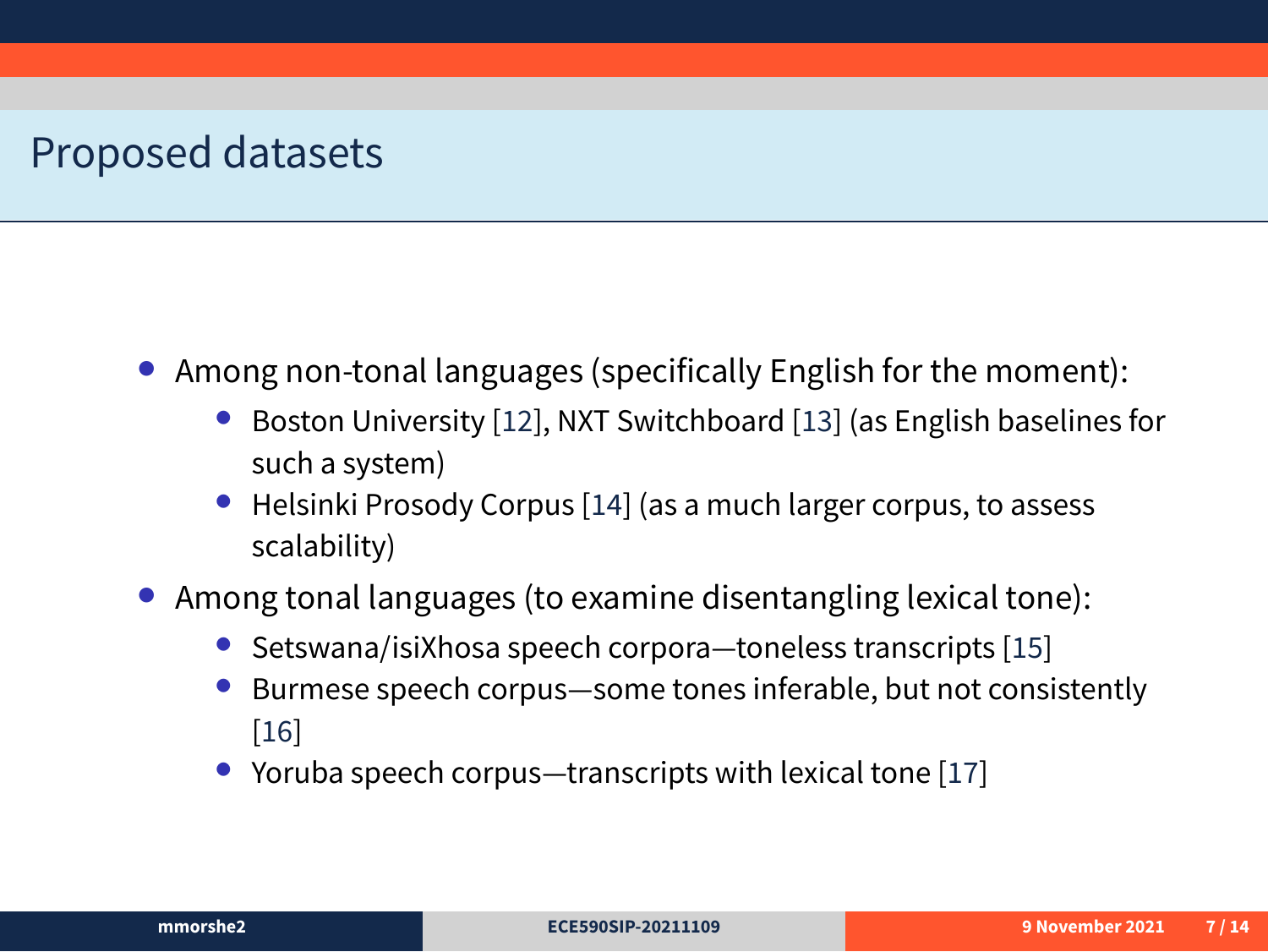## Proposed methods: mismatched transcription

- *•* Rapid Prosody Transcription, with alterations in italics:
	- *• Non*-speakers of a language presented with text (*<*1 minute) in that language
	- *•* Asked to annotate prosodic boundaries, prominent words therein
	- *•* Typically done without playback control, *but speed options may be presented*
	- *• Depending on the language, option for syllabication may be presented*

| दूसरे कार्य में ऐसे <mark>शब्द चुनिये जिन पर ज़यादा महत्त्व या ज़ोर दिया</mark> गया हैं।       |
|------------------------------------------------------------------------------------------------|
| Play Sound                                                                                     |
| मैं जब यू. एस. ए <b>पहली</b> बार आया <b>∕</b> तो मैं <b>बोस्टन</b> में पहंचा                   |
| था <b>/</b> यु. एस. ए के बारे में <b>/</b> सुना तो काफी था <b>/</b> लेकिन जो यहाँ              |
| देखा∕ वो कोई दिल्ली से बहुत ज़यादा बहुत ज़यादा अलग नहीं                                        |
| था <b>/</b> मैं कुछ अपने दोस्तों के यहा ठहरा <b>/</b> पहले चार पांच दिन वहीं                   |
| पे ठहरा <b>/</b> उन्हीं के साथ <b>/</b> इधर उधर घूमा <b>/</b> उन्हीं के साथ <b>/</b> यू. एस. ए |
| से पहली बार मेरा परिचय हआ                                                                      |
| Submit                                                                                         |

**mmorshe2 ECE590SIP-20211109 9 November 2021 8 / 14**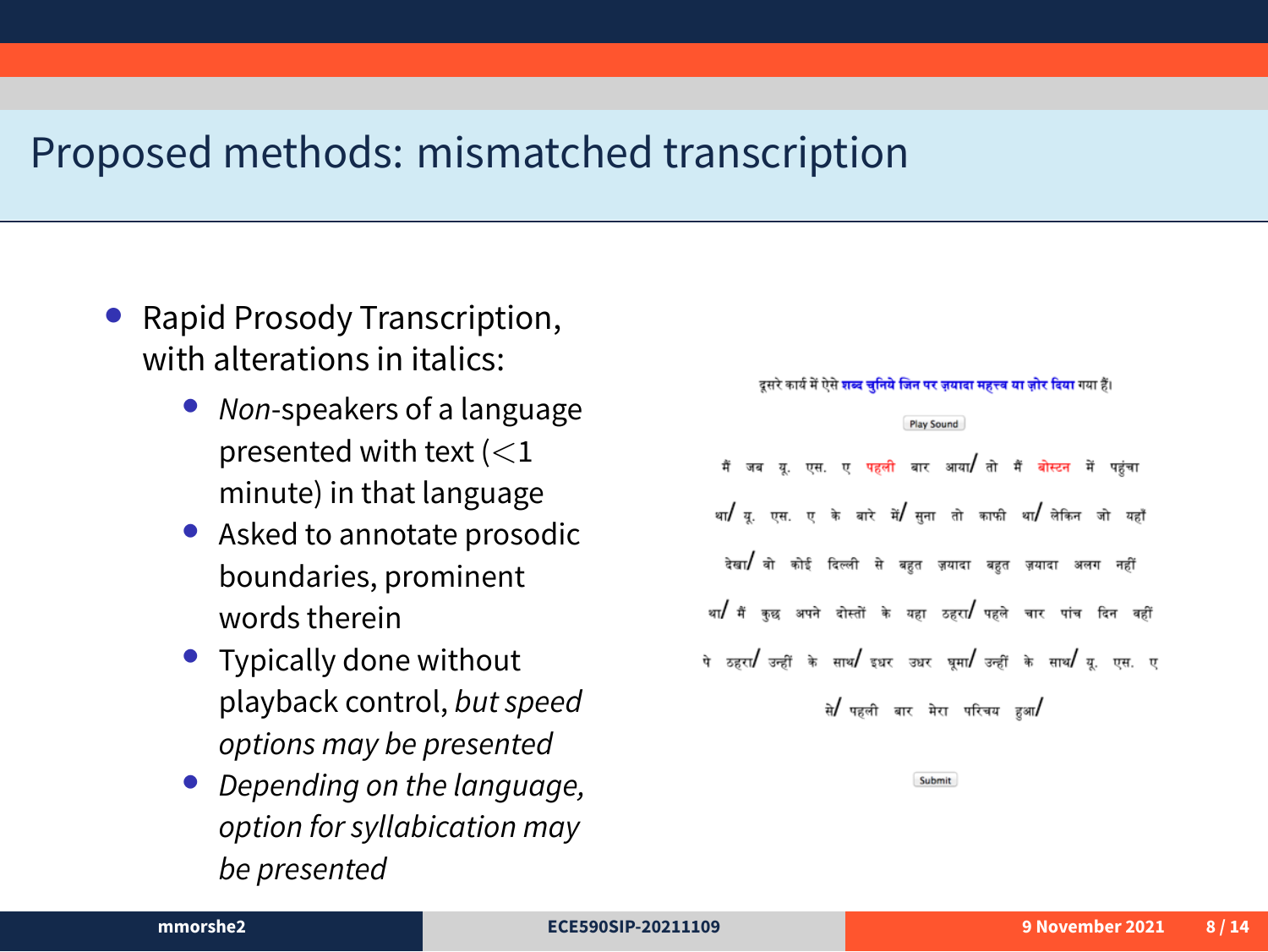#### Proposed methods: uses and assessments

- *•* Using the mismatched annotations *as a baseline*:
	- *•* Reduce to ToBI-like outputs
	- *•* Time-align words/phrases based on aggregate annotator judgments versus F0/other acoustics
- *•* Two sets of model output assessments possible:
	- *•* Accuracy (comparing model outputs from clustering to aforementioned ToBI-like outputs)
	- *•* MSE (computing time differences between positions of the above)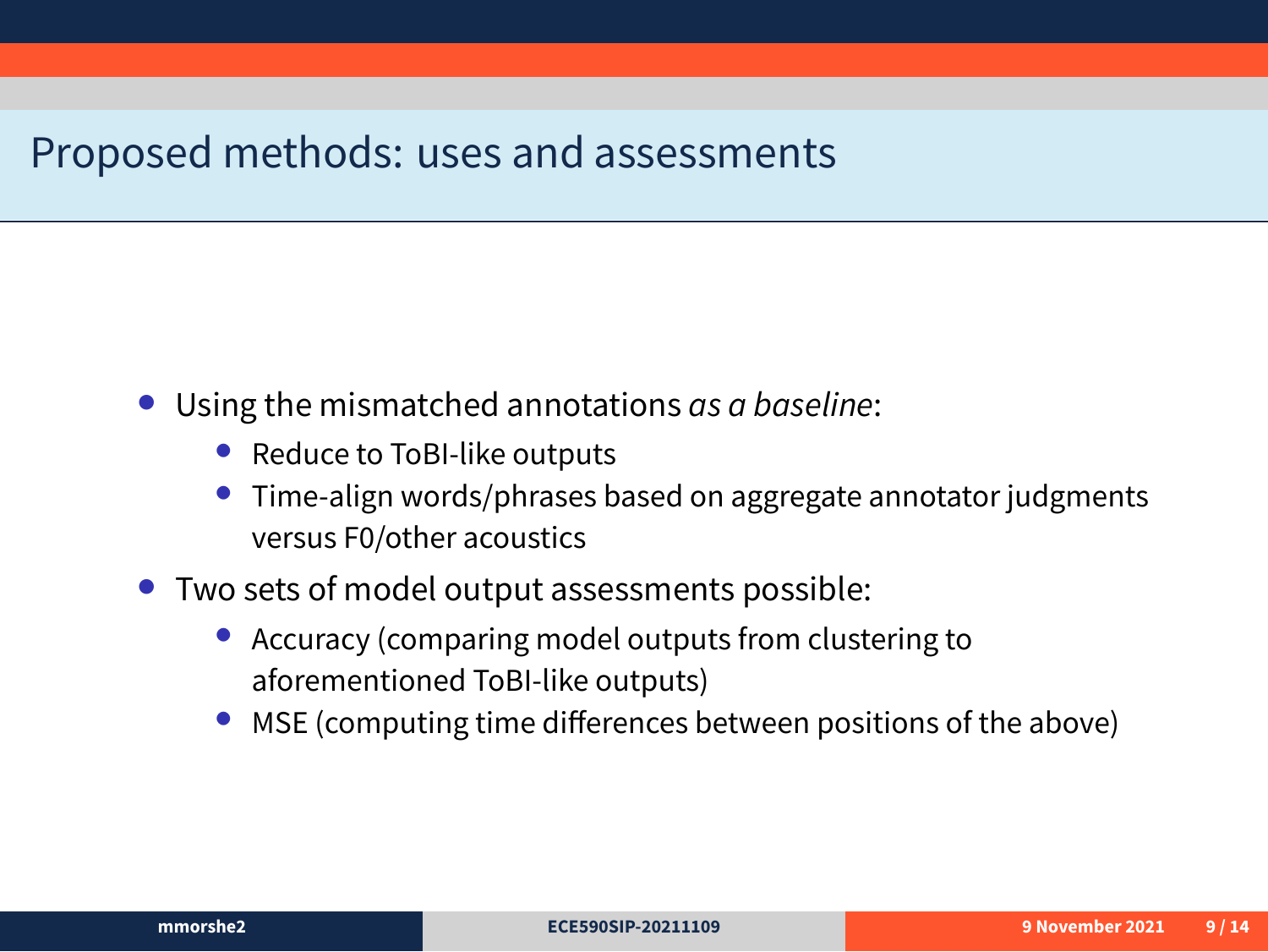## Proposed methods: end-to-end generation

- *•* Similar to 'style token' derivation with Tacotron [18]:
	- *•* Generate (higher-dimension) continuous representations of intonation, tone type from input at each timestep
	- *•* Need not correspond to F0 contours, silence points, other specific acoustic cues (model adjustments to encourage such correspondences to be considered later)
	- *•* Defer discretization to later

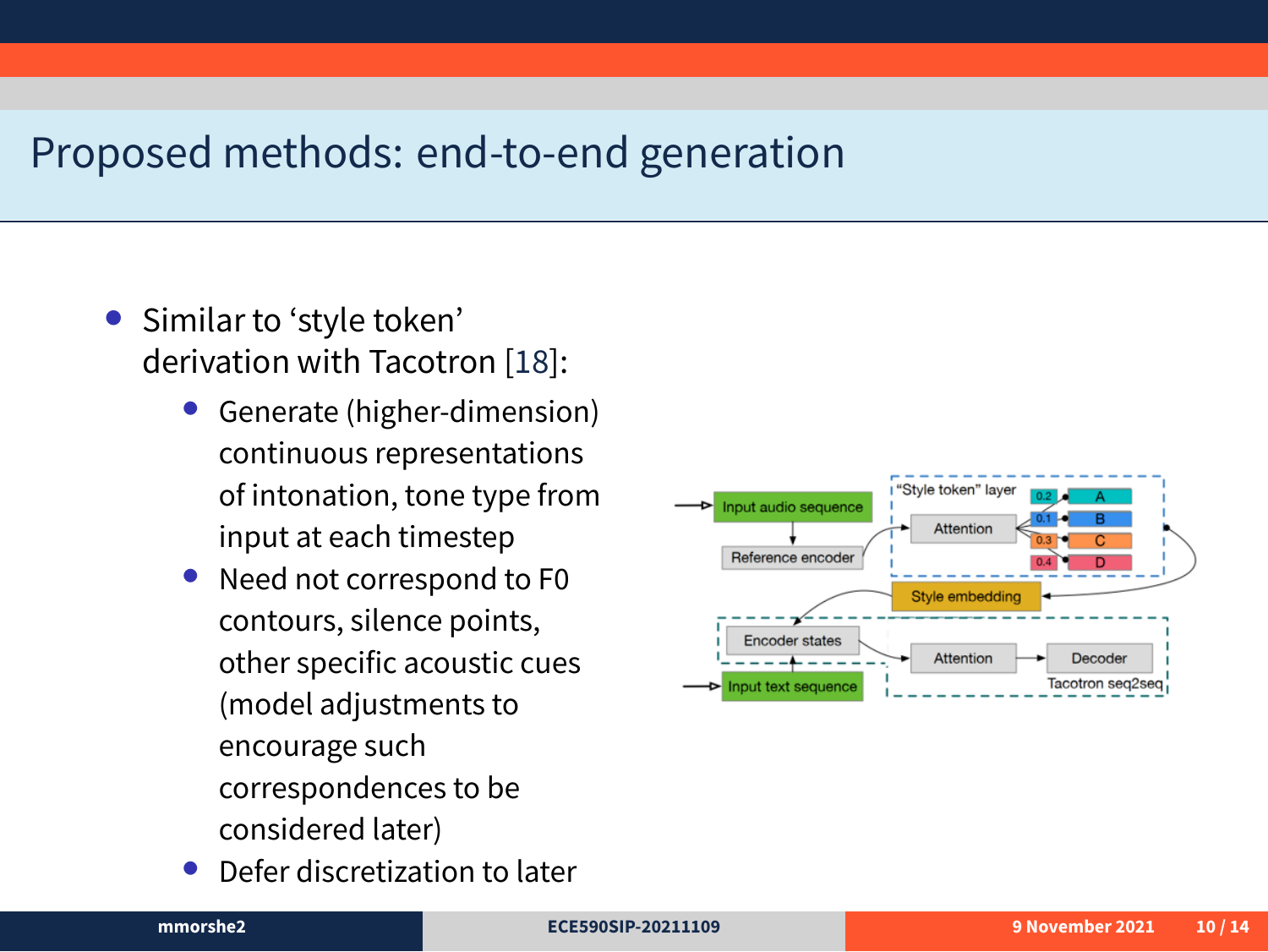# Proposed methods: clustering



- *•* Once intonation, tone type representations produced, cluster them all
	- *•* Discretize intonations, tone-types separately first
	- *•* Join time-adjacent intonation-tone type combinations
	- *•* Combine frequently occurring time-adjacent intonation combinations
- *•* K-means or GMM-fitting possible here [19]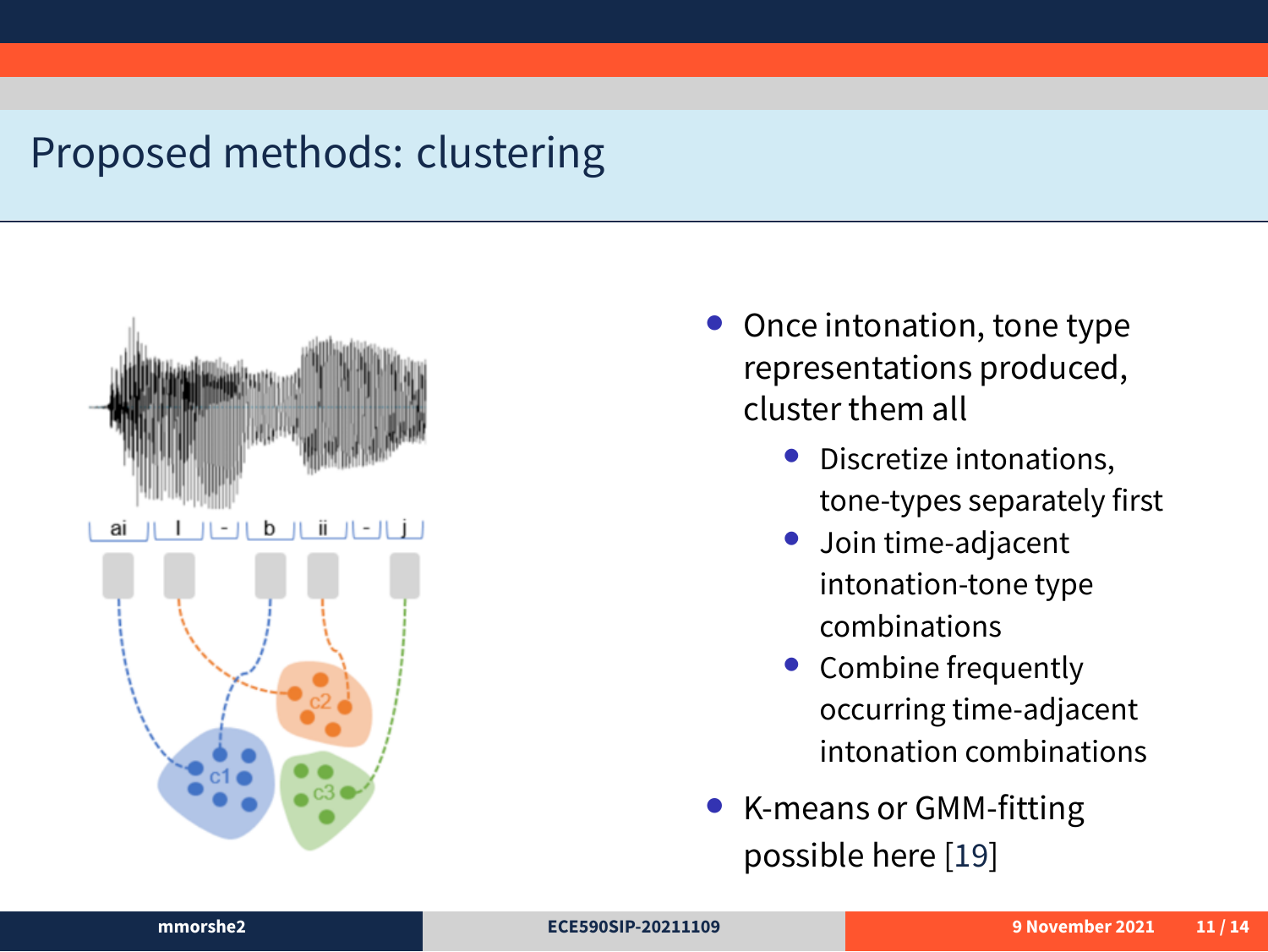# References I

| F  | A. Rosenberg, "Speech, prosody, and machines: Nine challenges for prosody research," in Proc. Speech Prosody, 2018, pp.<br>784-793.                                                                                                                                                |
|----|------------------------------------------------------------------------------------------------------------------------------------------------------------------------------------------------------------------------------------------------------------------------------------|
| ī  | M. Ota, N. Yamane, and R. Mazuka, "The effects of lexical pitch accent on infant word recognition in japanese," Frontiers in<br>Psychology, vol. 8, p. 2354, 2018. [Online]. Available: https://www.frontiersin.org/article/10.3389/fpsyg.2017.02354                               |
| j. | C. A. De, D. L. Bolinger, D. Gibbon, E. Garding, J. T'Hart, N. Gronnum, S. Alcoba, J. Murillo et al., Intonation systems: a survey of<br>twenty languages. Cambridge University Press, 1998.                                                                                       |
| F  | J. I. Hualde and P. Prieto, "Towards an international prosodic alphabet (ipra)," p. 5, Jun 2016. [Online]. Available:<br>http://dx.doi.org/10.5334/labphon.11                                                                                                                      |
| 螶  | J. Ni, Y. Shiga, and H. Kawai, "Using zero-frequency resonator to extract multilingual intonation structure." in INTERSPEECH,<br>2016, pp. 1522-1526.                                                                                                                              |
| F  | A. Suni, J. Šimko, D. Aalto, and M. Vainio, "Hierarchical representation and estimation of prosody using continuous wavelet<br>transform," p. 123-136, Sep 2017. [Online]. Available: http://dx.doi.org/10.1016/j.csl.2016.11.001                                                  |
| ā. | T. Biron, D. Baum, D. Freche, N. Matalon, N. Ehrmann, E. Weinreb, D. Biron, and E. Moses, "Automatic detection of prosodic<br>boundaries in spontaneous speech," PLOS ONE, vol. 16, no. 5, pp. 1-21, 05 2021. [Online]. Available:<br>https://doi.org/10.1371/journal.pone.0250969 |
|    |                                                                                                                                                                                                                                                                                    |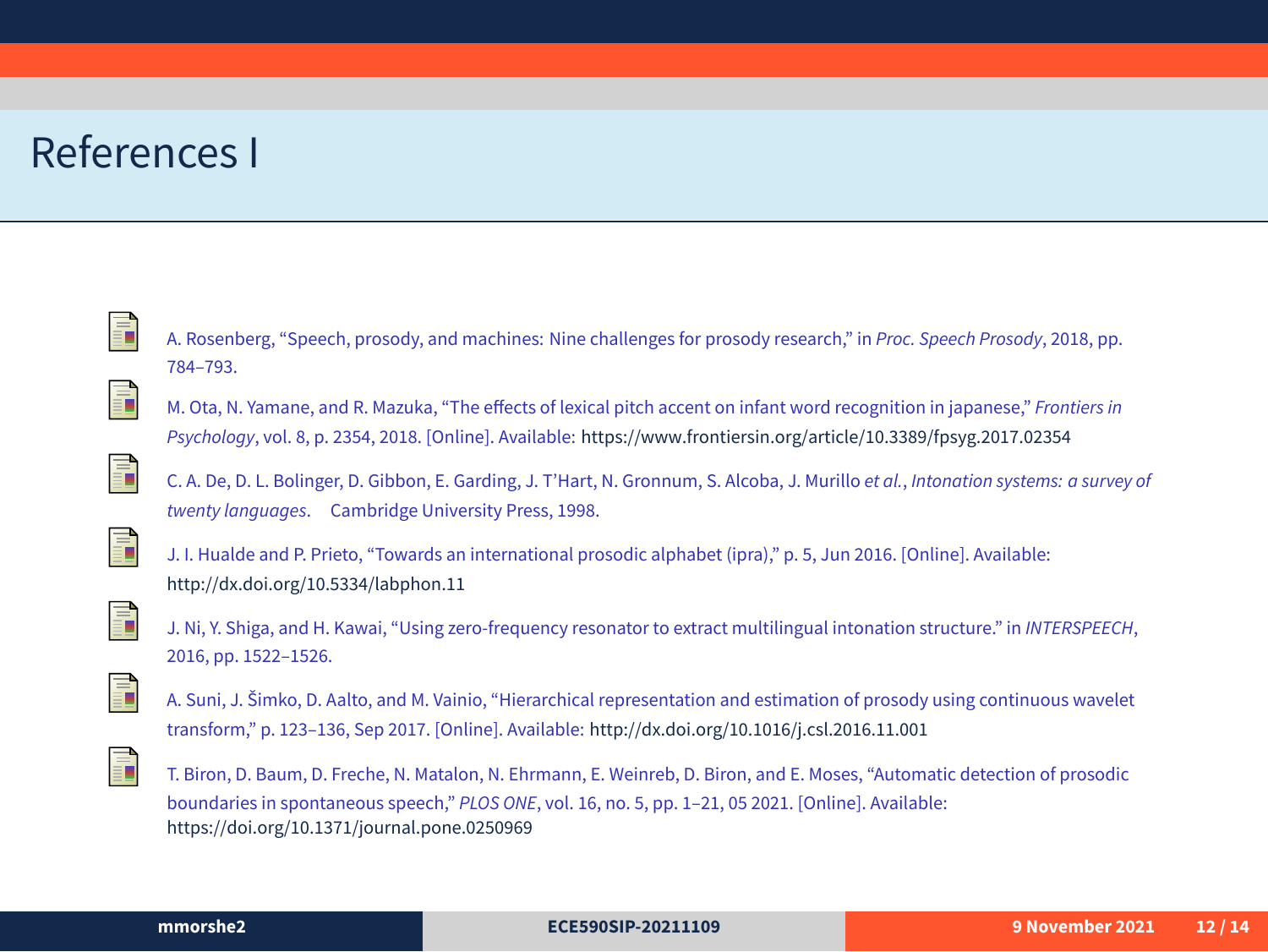## References II

|   | S. Kakouros and O. Räsänen, "3pro – an unsupervised method for the automatic detection of sentence prominence in speech,"<br>p. 67-84, Sep 2016. [Online]. Available: http://dx.doi.org/10.1016/j.specom.2016.06.004                                                                                                                                                                                         |
|---|--------------------------------------------------------------------------------------------------------------------------------------------------------------------------------------------------------------------------------------------------------------------------------------------------------------------------------------------------------------------------------------------------------------|
| F | B. Ludusan and E. Dupoux, "Towards low-resource prosodic boundary detection." in SLTU. Citeseer, 2014, pp. 231-237.                                                                                                                                                                                                                                                                                          |
| F | V. Soto, E. Cooper, A. Rosenberg, and J. Hirschberg, "Cross-language phrase boundary detection," in 2013 IEEE International<br>Conference on Acoustics, Speech and Signal Processing, 2013, pp. 8460-8464.                                                                                                                                                                                                   |
|   | A. Saha, C. Yarra, and P. K. Ghosh, "Low resource automatic intonation classification using gated recurrent unit (gru) networks<br>pre-trained with synthesized pitch patterns," Sep 2019. [Online]. Available: http://dx.doi.org/10.21437/Interspeech.2019-2351                                                                                                                                             |
|   | M. Ostendorf, P. J. Price, and S. Shattuck-Hufnagel, "The boston university radio news corpus," Linguistic Data Consortium, pp.<br>1-19, 1995.                                                                                                                                                                                                                                                               |
|   | S. Calhoun, J. Carletta, D. Jurafsky, M. Nissim, M. Ostendorf, and A. Zaenen, "Nxt switchboard annotations," Nov 2009. [Online].<br>Available: https://catalog.ldc.upenn.edu/LDC2009T26                                                                                                                                                                                                                      |
|   | A. Talman, A. Suni, H. Celikkanat, S. Kakouros, J. Tiedemann, and M. Vainio, "Predicting prosodic prominence from text with<br>pre-trained contextualized word representations," in Proceedings of the 22nd Nordic Conference on Computational Linguistics.<br>Turku, Finland: Linköping University Electronic Press, Sep.-Oct. 2019, pp. 281-290. [Online]. Available:<br>https://aclanthology.org/W19-6129 |